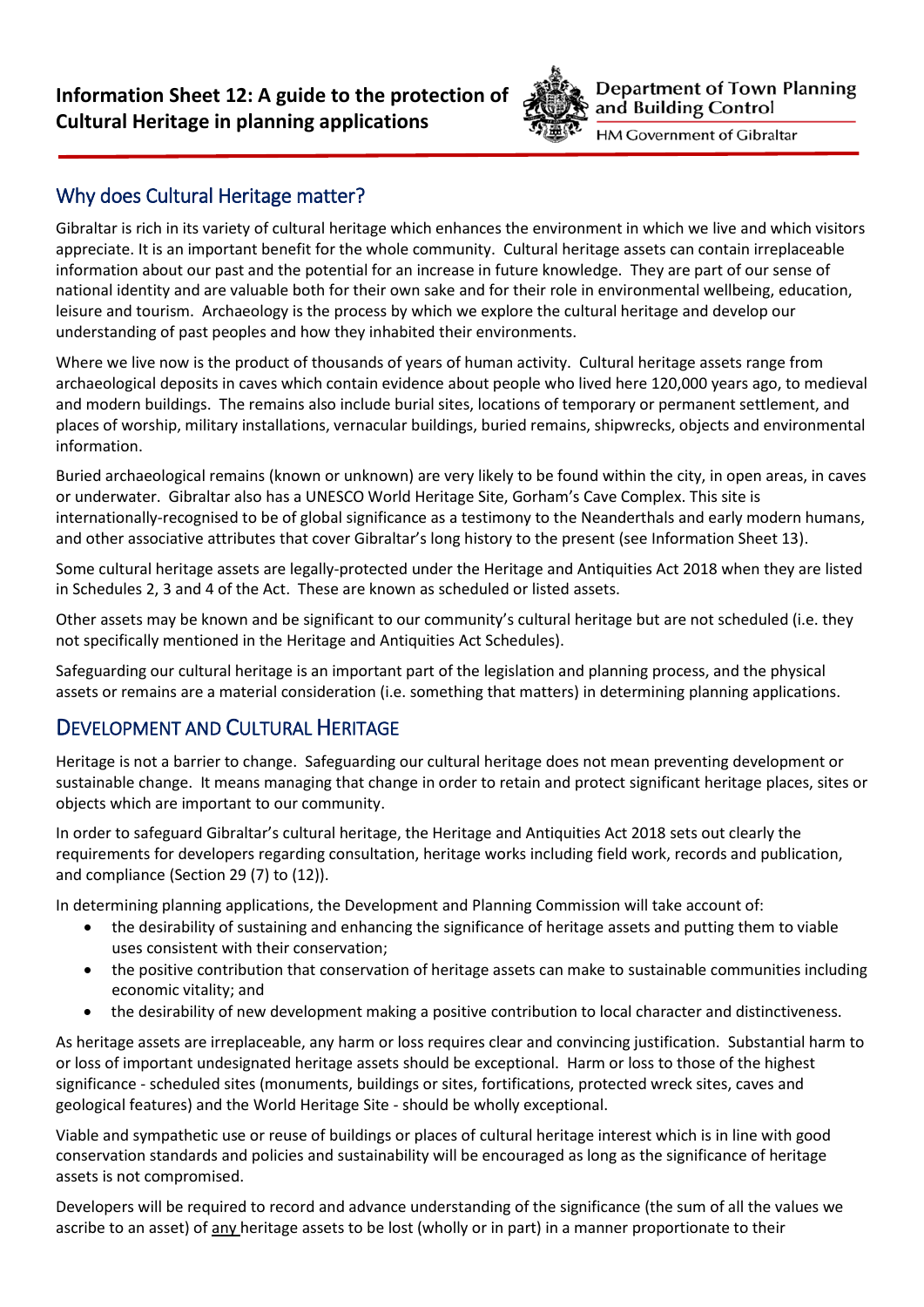importance and the impact, and to make this evidence (and any archive generated) publicly accessible. However, the ability to record evidence of our past is not a factor in deciding whether such loss should be permitted. Preservation by record is normally less desirable than the preservation of the heritage asset in its place.

The Applicant should provide information with any planning application on the implications for cultural heritage assets (Heritage and Antiquities Act 2018, 29 (11)).

It is therefore important at the outset of any development project – in the early stages of project planning, due diligence and risk management – to include cultural heritage and to seek advice at the earliest opportunity.

The precise requirements for cultural heritage will be determined by the Department of the Environment, Sustainability, Climate Change, Heritage and Culture (hereafter the Ministry for Heritage) as advised by the Government Archaeologist and other experts.

### HOW DO I FIND OUT WHETHER THERE ARE CULTURAL HERITAGE ASSETS I NEED TO CONSIDER?

- At an early stage project planning, risk management or due diligence seek advice from the Government Archaeologist, Ministry for Heritage, on known and potential heritage assets, and ask for a written 'brief' or scope of works explaining and justifying any heritage works recommended.
- Check the Heritage and Antiquities Act 2018 Schedules to see if there are any legally-protected monuments, buildings, fortifications, caves or geological features, or sites which may be affected by the development proposals (Laws of Gibraltar web site - https://www.gibraltarlaws.gov.gi/legislations/heritage-andantiquities-act-2018-4356).
- Check whether your proposed development is inside the World Heritage Site or in its Buffer Zone (see Information Sheets 13 and 14; or https://www.gibmuseum.gi/world-heritage/documents).
- Where appropriate, acquire the services of a heritage professional.
- If the proposed development is inside the World Heritage Site or its Buffer Zone, seek advice from the World Heritage Office, Gibraltar National Museum, if appropriate, and ask for a written 'brief' or scope of works explaining and justifying any heritage works recommended.
- Applicants could also consult the Curator, Gibraltar National Museum, to ascertain whether there are known or potential discoveries in the vicinity.
- Applicants could also consult The Gibraltar Heritage Trust which also holds information.

But applicants should note that it is the Government Archaeologist, Ministry for Heritage, who determines what information or works are required.

Contact details are set out on page 4.

# WHAT INFORMATION WILL I BE REQUIRED TO PROVIDE?

You may be required to submit information with your outline and/or full application on what heritage assets are present in or close to the proposal area, how they might be affected and what you propose to do to protect or enhance the heritage assets.

The level of detail should be proportionate to the assets' importance and no more than is sufficient to understand the potential impact of the proposal for development or change on their significance.

The appropriate level should be determined by the Government Archaeologist, Ministry for Heritage.

Reports or assessments must meet the Government's Standard for such work [\(https://www.gibraltar.gov.gi/town](https://www.gibraltar.gov.gi/town-planning/planning-guidance)[planning/planning-guidance\)](https://www.gibraltar.gov.gi/town-planning/planning-guidance).

A copy of any reports prepared under these guidelines must be deposited in the Gibraltar National Museum and the Gibraltar National Archives irrespective of whether permission is granted for the works to proceed.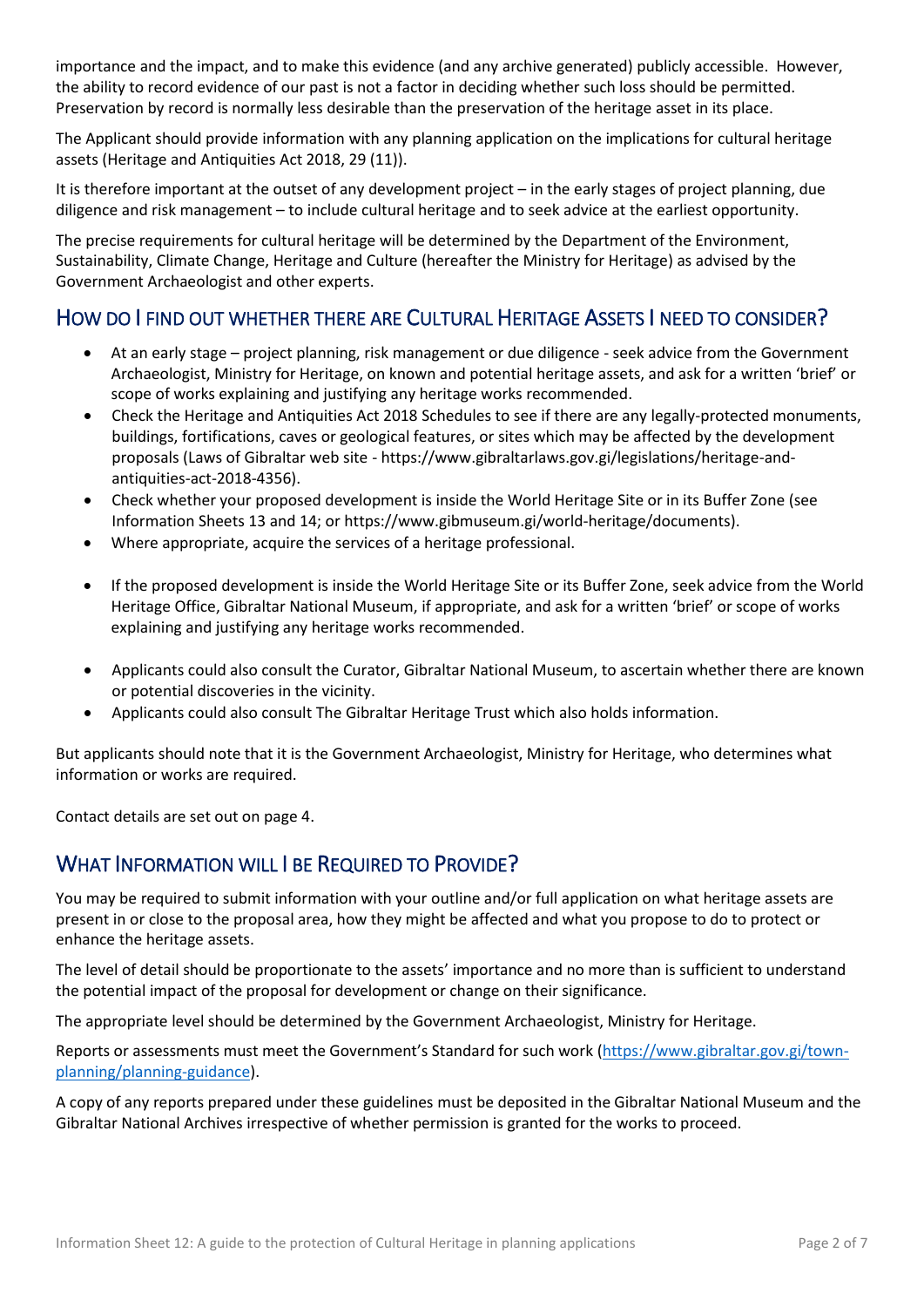# WHAT TYPE OF ARCHAEOLOGICAL OR HERITAGE WORK MAY BE REQUIRED?

These types of work are explained in more detail in Appendix 1.

- All work should be proportionate to the scale of change and the significance of the heritage assets.
- All work should be governed by an agreed scope of works or method statement.

### In advance of outline planning decisions, submitted as supporting documentation, one or more of the following

- Desk-based assessment
- Environmental Impact Assessment
- Heritage Impact Assessment (which may include World Heritage Site Impact Assessment).

### In advance of full planning decisions, as a condition of outline planning, one or more of the following

- o Desk-based assessment
- o Environmental Impact Assessment
- o Heritage Impact Assessment (which may include World Heritage Site Impact Assessment)
- o Conservation Strategy and/or Action Plan
- o Heritage or Historical building survey including photographic survey
- o Field evaluation
- o Heritage Inventory.

### After outline or full planning permission – normally as a condition of the planning permission, one or more of the following

- Conservation strategy
- Conservation Plan (e.g. for building repair or restoration)
- Heritage or Historic Building Survey including photographic survey
- Archaeological Excavation
- Heritage Inventory
- Archaeological Monitoring (also called a Watching Brief)
- Analysis, archive and reporting on the above.

### WHO CAN CARRY OUT THE WORK?

Cultural heritage or archaeological works in Gibraltar must be carried out by persons with suitable professional qualifications, training and experience from a recognised, professional body or institution, and they must be competent to carry out the specific type of works required to the latest scientific and industry standards (Heritage and Antiquities Act 2018).

The Ministry for Heritage can advise on such organisations and individuals. *Note that such advice is for information and should not be construed as a recommendation or endorsement of any particular organisation or individual*.

Membership of a professional institute, such as the Chartered Institute for Archaeologists (CIFA) is a useful guide. Members of the CIFA are professionally-accredited and sign up to a rigorous code of conduct and complaints procedures. Other European accreditations also exist.

### Do I have to pay for these services?

Yes, like any other professional service you commission.

However, the initial advice from the Government Archaeologist, the Curator of the Gibraltar National Museum, the World Heritage Office or the Gibraltar Heritage Trust is normally free.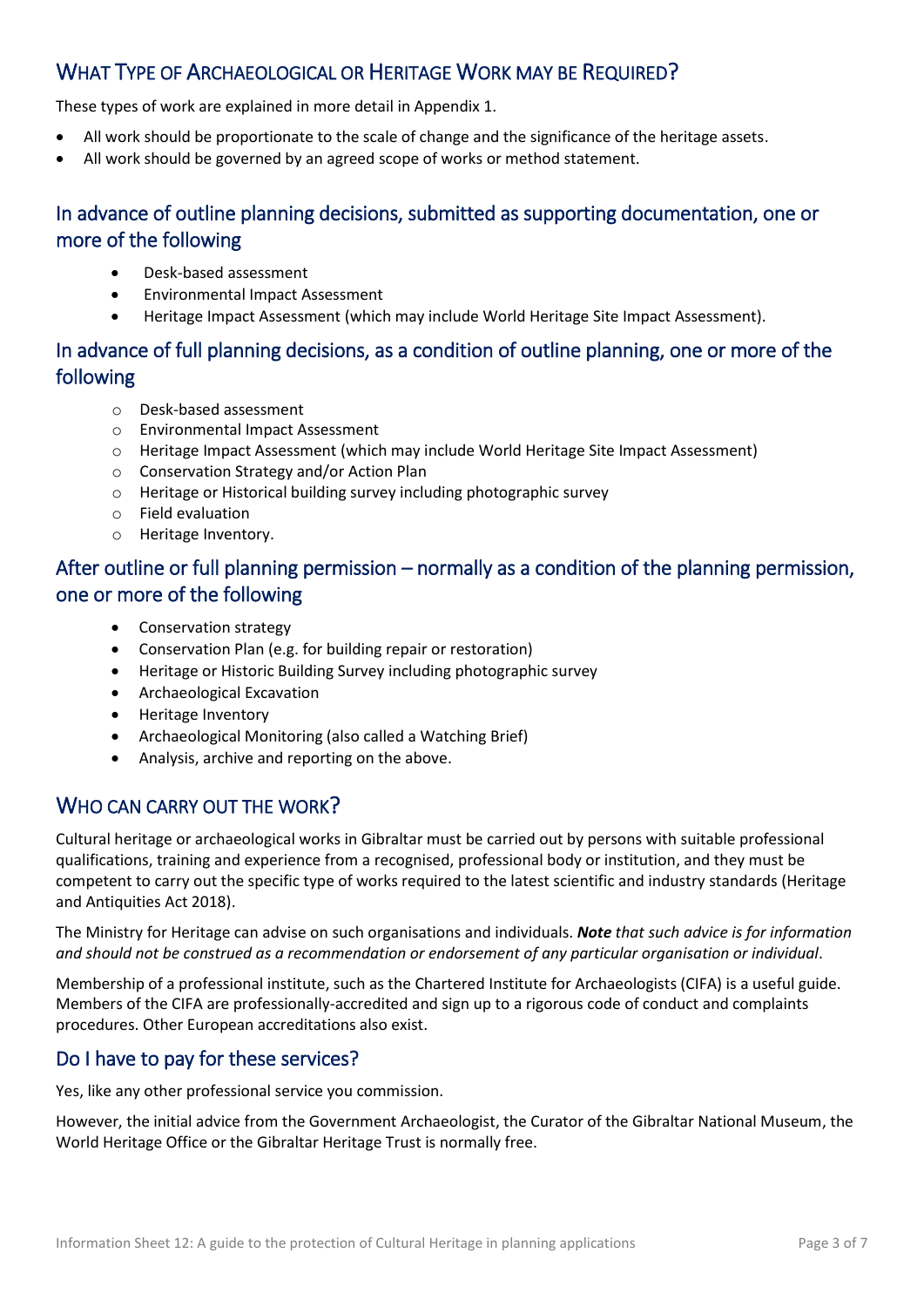# DO I NEED A LICENCE?

All proposed works, including any archaeological investigation, on a scheduled heritage asset or site require a licence from the Ministry for Heritage.

Licences may also be required in some circumstances for larger set-piece works.

Seek advice from the Government Archaeologist.

### EXPECTED STANDARDS

H M Government of Gibraltar has defined standards for desk-based work and consultancy advice including environmental impact assessments. This is available from the Town Planning web site [\(https://www.gibraltar.gov.gi/town-planning/planning-guidance\)](https://www.gibraltar.gov.gi/town-planning/planning-guidance)) or the Government Archaeologist.

The Gibraltar Standard is based on the Code of Conduct and advice documents produced by the Chartered Institute for Archaeologists (CIFA). These provide guidance on process, briefs and specifications, report contents, ethics and other issues and are available at [https://www.archaeologists.net/codes/cifa.](https://www.archaeologists.net/codes/cifa) Work in Gibraltar should seek to comply with these CIFA Standards & Guidance as far as reasonably practicable, subject to complying principally with Gibraltarian legislation and regulations.

# CONTACT DETAILS

#### **Department of Town Planning & Building Control Deputy Town Planner:**  Paul Naughton-Rumbo HM Government of Gibraltar Suite 631 Europort Gibraltar GX11 1AA Tel: (+350) 20075483 / 20048449 Fax: (+350) 20074086

[paul.naughton-rumbo@gibraltar.gov.gi](mailto:paul.naughton-rumbo@gibraltar.gov.gi)

**Gibraltar Heritage Trust Chief Executive:** Claire Montado The Main Guard 13 John Mackintosh Square Gibraltar GX11 1AA Tel (+350) 20042844

[heritage@gibraltar.gi](mailto:heritage@gibraltar.gi)

**Department of the Environment, Sustainability, Climate Change, Heritage and Culture Government Archaeologist:**  Dominic Lopez HM Government of Gibraltar Napier of Magdala Battery Rosia Road Gibraltar GX11 1AA Tel: (+350) 20068004 [dominic.lopez@gibraltar.gov.gi](mailto:dominic.lopez@gibraltar.gov.gi)

**Gorham's Cave Complex World Heritage Site Head of Cultural Heritage:**  Sue Davies World Heritage Office Gibraltar National Museum 18-20 Bomb House Lane Gibraltar GX11 1AA Tel: (+350) 20074289 [whoffice@gibmuseum.gi](mailto:whoffice@gibmuseum.gi)

**Gibraltar National Museum Curator:** Clive Finlayson 18-20 Bomb House Lane Gibraltar GX11 1AA Tel: (+350) 20074289 [enquiries@gibmuseum.gi](mailto:enquiries@gibmuseum.gi)

**Gibraltar National Museum Managing Director:**  Geraldine Finlayson 18-20 Bomb House Lane Gibraltar GX11 1AA Tel: (+350) 20074289 [enquiries@gibmuseum.gi](mailto:enquiries@gibmuseum.gi)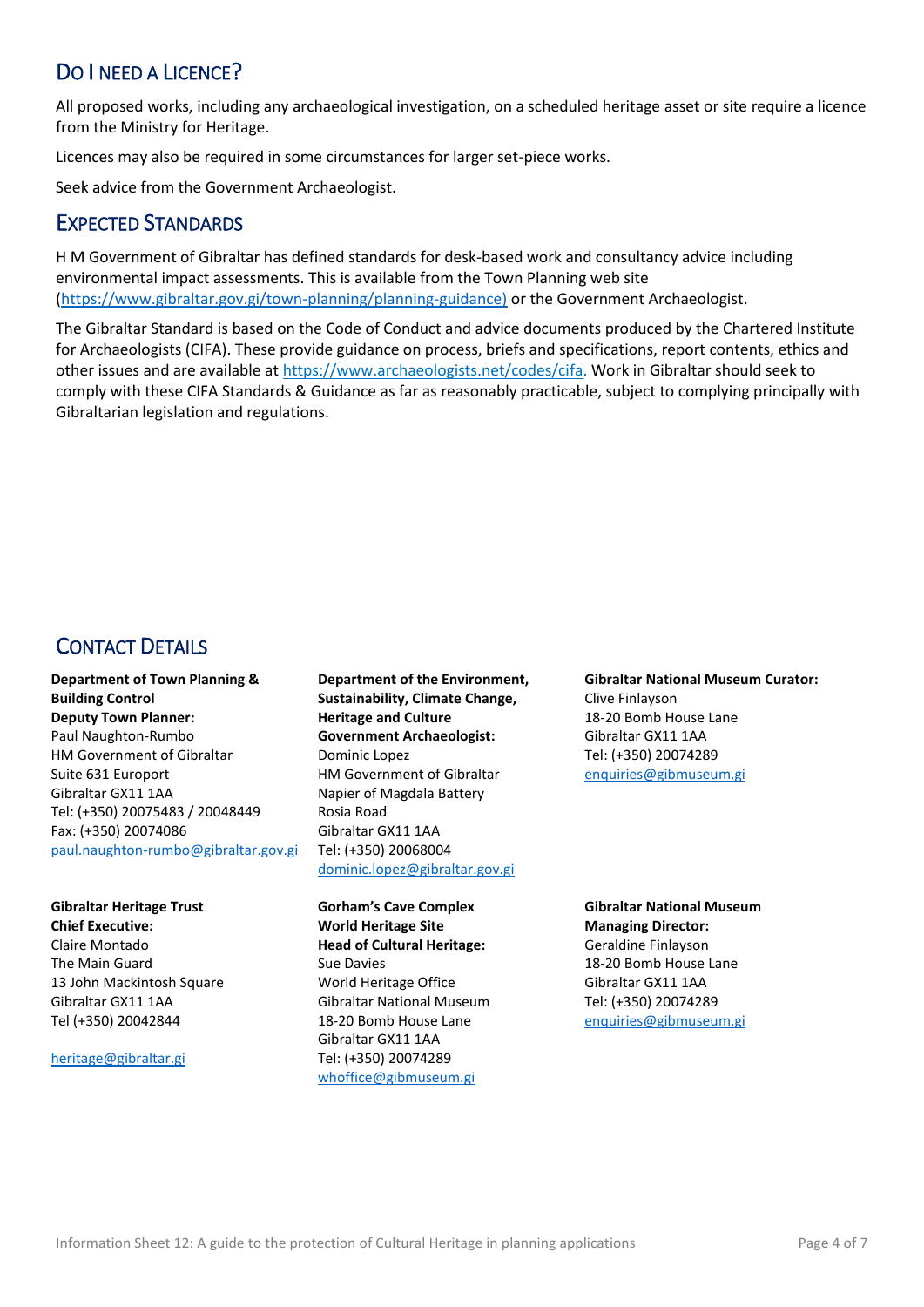### GENERAL COMMENT

All works should have an agreed scope of works or method statement, agreed in advance with the Government Archaeologist so that the project can be monitored by the Government Archaeologist (or his appointee) and by the Client/Developer or his agent.

### 1 DESK-BASED ASSESSMENT

Desk based assessments are meant to determine, as far as is reasonably possible from existing and easily accessible records, the nature, extent and significance of the cultural heritage assets within a specified area. A desk-assessment should normally include a site visit or inspection.

Desk assessments should be focused on the development project. They are not comprehensive local histories. But the particular site does need to be set in its local or wider historical and cultural context.

In a development context, desk-based assessment will establish the impact of the proposed development on the significance of the cultural heritage or historic environment (or will identify the need for further evaluation to do so). It will enable reasoned proposals and decisions to be made whether to mitigate, offset or accept that impact without further intervention.

The scope of desk-based assessment will vary according to the circumstances in which it is carried out, and should be agreed with relevant parties in advance of any works. The Government Archaeologist should advise on the scope in the first instance, and any contractor or consultant carrying out the assessment should then produce a method statement, in line with professional practice, for approval by the Government Archaeologist. That method statement also acts as a contractual specification for the client.

# 2 ENVIRONMENTAL IMPACT ASSESSMENT (EIA)

In essence an EIA is a more formalised desk-based assessment, sometimes accompanied by limited field evaluation, and usually reported in a specific format which summarises direct and indirect constructional, operational and cumulative impacts of a development on the cultural heritage resources. The importance of the cultural heritage resources and the scale of change are evaluated to derive the 'significance of effect'. Physical impacts and also impacts on setting and views need to be evaluated.

Traditionally built heritage is treated separately from 'archaeology' which is seen as buried remains. Both built and below-ground remains, and landscapes are cultural heritage; and it is preferable to deal with all in one chapter.

# 3 HERITAGE IMPACT ASSESSMENT AND WORLD HERITAGE SITE IMPACT ASSESSMENT (HIA)

Heritage impact assessments (HIA) are also more formalised desk-assessments, and will include a site visit or inspection but not normally any destructive field investigation. All cultural heritage assets are considered. The value or significance of the cultural heritage resources and the scale of change are evaluated to derive the 'significance of effect'. Physical impacts and also impacts on setting and views need to be evaluated.

The HIA report should provide the evidence on which decisions can be made in a clear, transparent and practicable way. The level of detail needed will depend on the site and proposed changes. Management Plans, or in the case of the World Heritage Site, the Statement of Outstanding Universal Value (OUV), will be central to the evaluation of the impacts and risk to the cultural heritage resource (see Information Sheet 14).

The HIA report will need to show:

- A comprehensive understanding of the site or area in question and its cultural heritage assets [or of the WH property and its OUV, authenticity and integrity, other heritage attributes], condition, context and interrelationships;
- An understanding of the range of impacts arising from the development or other proposal for change;
- An objective evaluation of those impacts (beneficial and adverse) on the heritage elements and in particular on the site's value, integrity and authenticity;
- An assessment of the risk posed to the retention of the site's value or significance, and in the case of the WHS the likelihood that the property may be in potential or actual danger;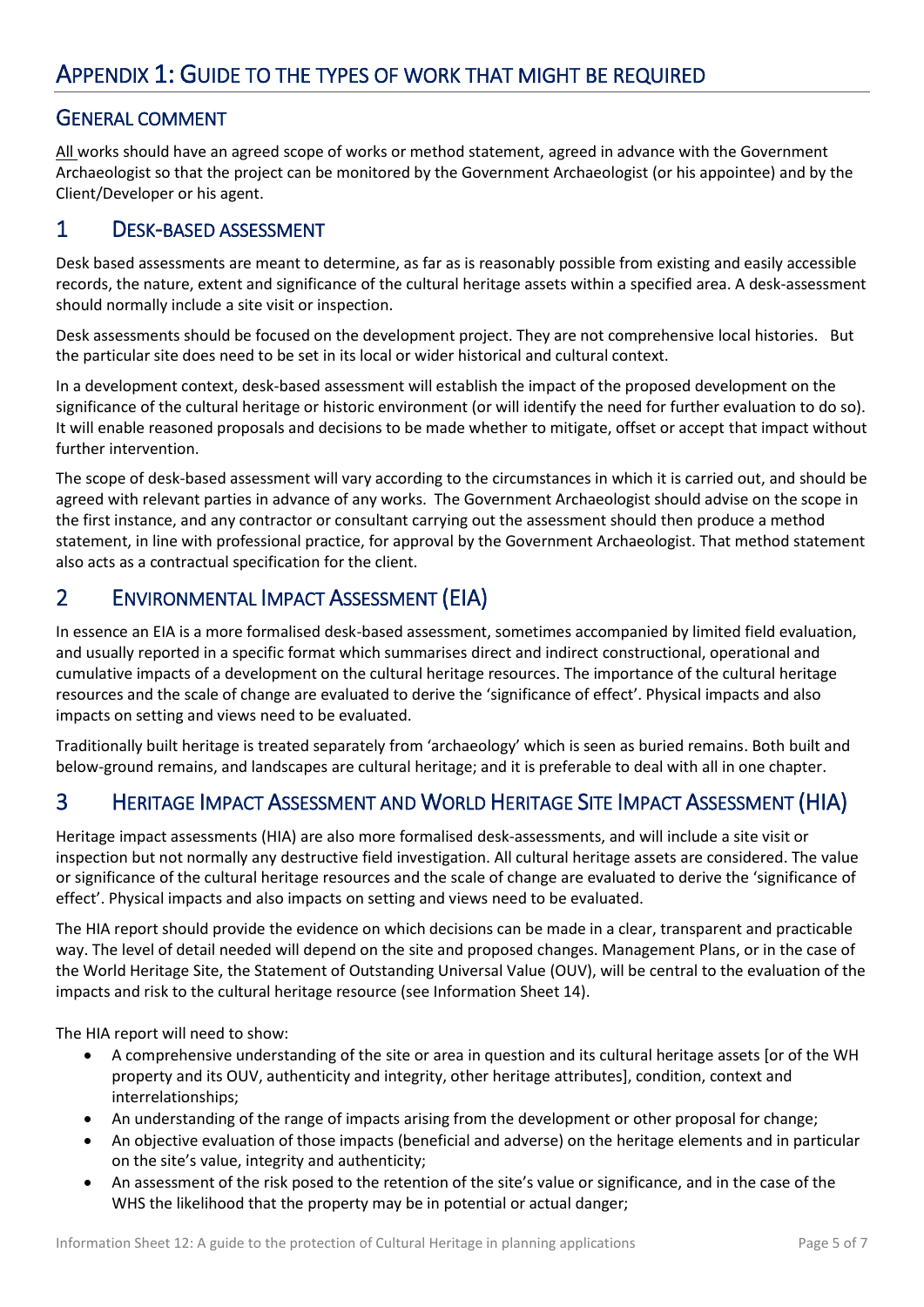- A statement of heritage benefits which may arise from proposals including better knowledge and understanding and awareness-raising;
- Clear guidelines as to how impact can be avoided or mitigated;
- Supporting evidence in the form of a suitably detailed inventory of heritage assets, impacts, survey or scientific studies, illustrations and photographs.

The HIA Report will need to have a non-technical summary clearly setting out all relevant matters, a detailed text description and analysis and a text summary of the results of the evaluation of impact accompanied by tables to assist the reader.

**Information Sheet 14** is guidance for World Heritage Site Impact Assessments (WHIA) for the Gorham's Cave Complex World Heritage Site (further information at [www.gorhamscave.gi](http://www.gorhamscave.gi/) ).

# 4 FIELD EVALUATION

The purpose of field evaluation is to gain information about the archaeological resource within a given area or site (including its presence or absence, character, extent, date, integrity, state of preservation and quality), in order to make an assessment of its merit.

Field evaluation is a limited programme of non-destructive and/or destructive investigation and concomitant reporting.

Non-destructive (sometimes called non-intrusive) methods include:

- geophysical survey
- remote sensing
- geochemical survey
- earthwork survey
- topographic survey
- field scanning (i.e. observation and mapping of artefact and other distributions, but not collection of artefacts)
- standard building survey

Destructive Methods (of varying destructive potential) include:

- Augering or boreholes
- Hand-excavated test pits
- Hand-excavated trenches
- Machine-stripped and manually excavated test pits
- Machine-stripped and manually excavated trenches
- Strip, map and sample/record
- Probing (frequently used underwater)
- Surface artefact collection: field-walking for collection as opposed to scanning. Selective collection will bias both the remaining resource and the collected data and is not recommended.

Methods such as prop wash and explosives (used occasionally for underwater exploration) are not generally acceptable.

Note that all finds, antiquities and objects of interest, including ancient human, plant or animal remains, are vested in the Crown [i.e. owned] in the right of the Government of Gibraltar (Heritage and Antiquities Act 2018, section 5) and should be deposited in the Gibraltar National Museum in perpetuity. The full definition of antiquities and objects of interest is set out in Section 3 of the Heritage and Antiquities Act.

# 5 ARCHAEOLOGICAL EXCAVATION

The purpose of archaeological excavation is to gain a better understanding of the cultural heritage remains in a particular area. As archaeological excavation is as destructive as development excavations, the purpose is also to compile a lasting record of that cultural heritage resource, to analyse and interpret the results, and disseminate them in detail appropriate to the project brief and significance of the results.